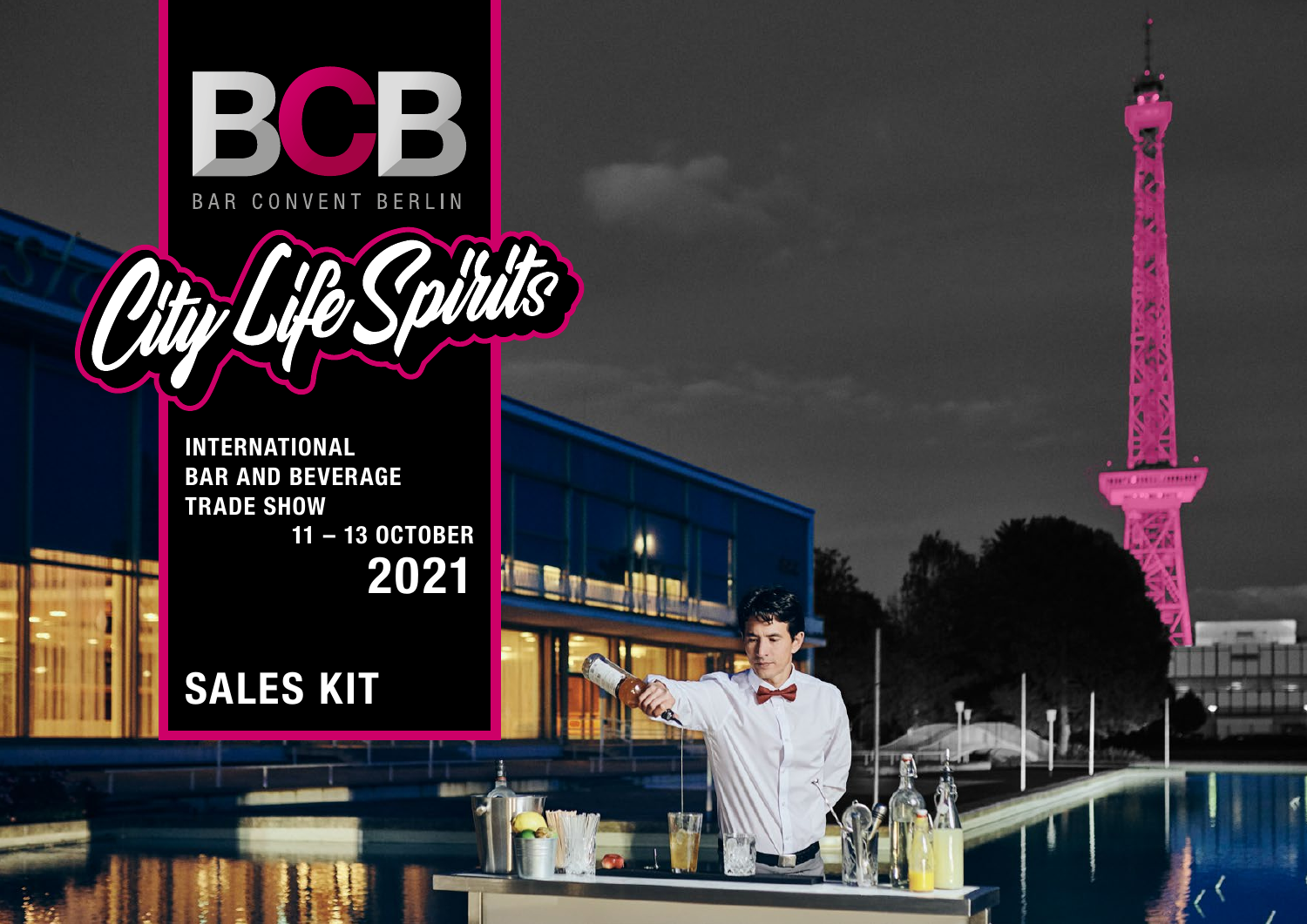# *BCB*



*Berlin –* pulsating metropolis and trendsetting city, a melting pot for so many different cultures and lifestyles. In 2021, Bar Convent Berlin is going to recreate the German capital's urban lifestyle mix in the city's exhibition centre.

For BCB, the age of City Life Spirits begins with a move to Berlin Messe. Our new location means that there will be more space available for creativity, stands, presentations and networking. The core values of BCB, however, will remain unchanged – it will continue to be authentic, international, and focus on the premium segments and top education. As always, the BCB team will be there to benefit exhibitors and visitors alike. It is our common goal, to provide the perfect setting for exchanging and promoting ideas – whether you are a bartender, bar-owner, distributor, hotel, F&B manager, drinks company or other service-provider in the industry.

#### *BCB – an urban take on life*

The new BCB concept, City Life Spirits, will become an integral part of the fair's architecture, content and interaction, by providing a common thread for the event. Every hall will be brought to life by hot spots and special events reflecting different city trends. Bar Convent Berlin will become an urban market, a French bistro or community bar, also offering co-working spaces, a rooftop bar and the BCB Lab. The transit areas between different halls will become upbeat cross-cultural crossing points, enlivened by late-night stores, coffee stations, exhibitions or musical acts. As exhibitor, you have the choice of joining in with this world or going off and doing your own thing if you prefer. BCB offers a wealth of creative solutions and opportunities to get involved – aside from the classic stands – to give smaller brands their own particular platform too.

#### **BCB offers new benefits**

In the matter of a few years, Bar Convent Berlin has grown from being a small get-together for the industry to become of the most important trade fairs of the international bar world. Moving to a new location means we can open our doors to an ever-growing number of interested trade visitors. You, as exhibitor, benefit from a better infrastructure, services, and have far greater opportunities to do your own thing and enjoy a successful trade fair.

# *BE YOURSELF. BE BERLIN.*

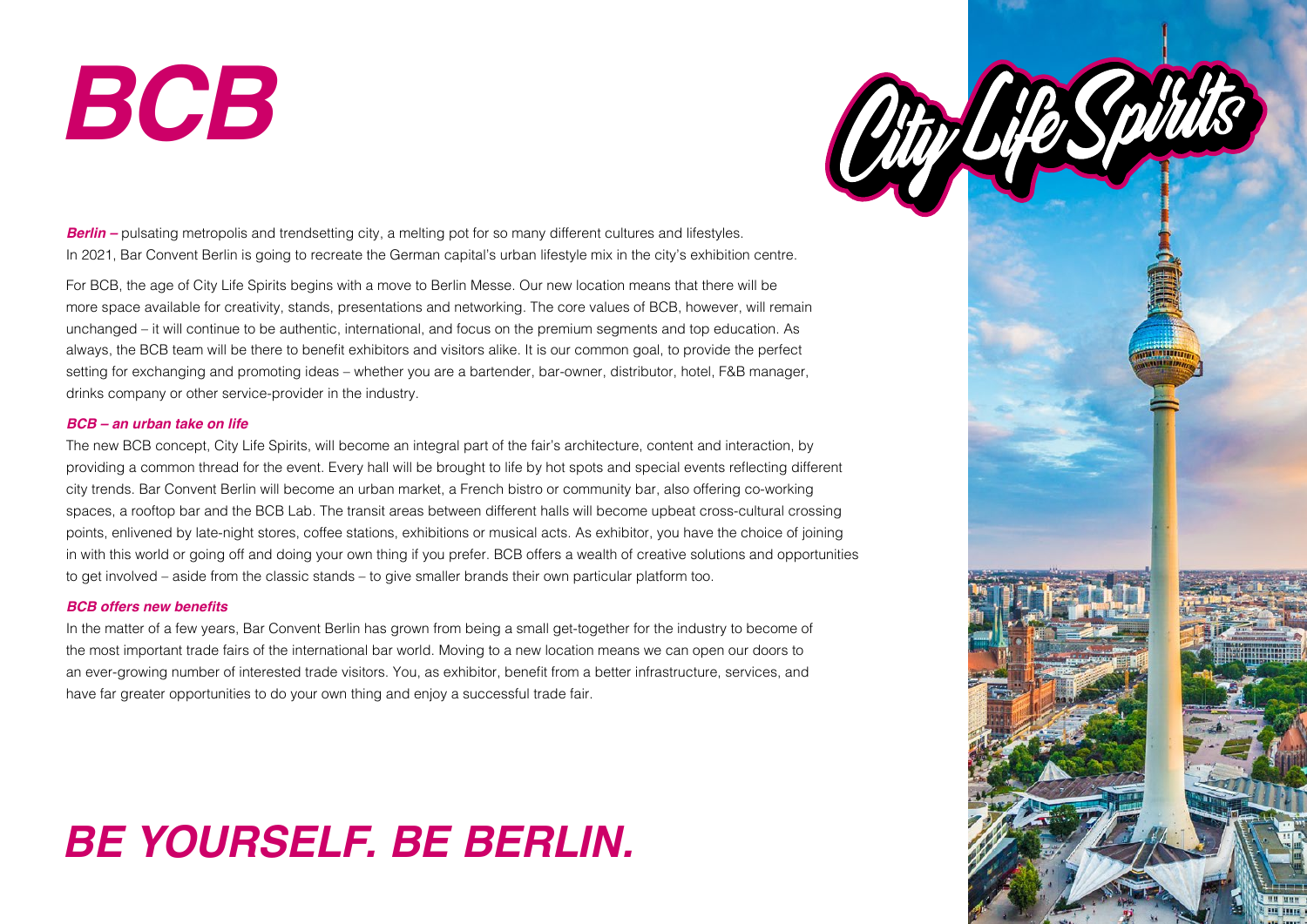# *BCB OPENING HOURS/ LOCATION*

### *OPENING HOURS*

Monday, 11.10.21, 11 a.m. – 7 p.m. Tuesday, 12.10.21, 11 a.m. – 7 p.m. Wednesday, 13.10.21, 11 a.m. – 6 p.m.

### *ORGANISER*

Reed Exhibitions Deutschland GmbH Völklinger Str. 4 40219 Düsseldorf Telephone +49 211 90191-349 Telefax +49 211 90191-244 [www.barconvent.com](https://www.barconvent.com/en/)

# *LOCATION*

Exhibition Centre Berlin North Entrance Hammarskjöldplatz 14057 Berlin [www.messe-berlin.de](https://www.messe-berlin.de/en/)

# *DURATION*

3 days

*FREQUENCY* Annually

*EXHIBITORS* 500

*BRANDS* 1,400

*ANTICIPATED VISITORS* 18,000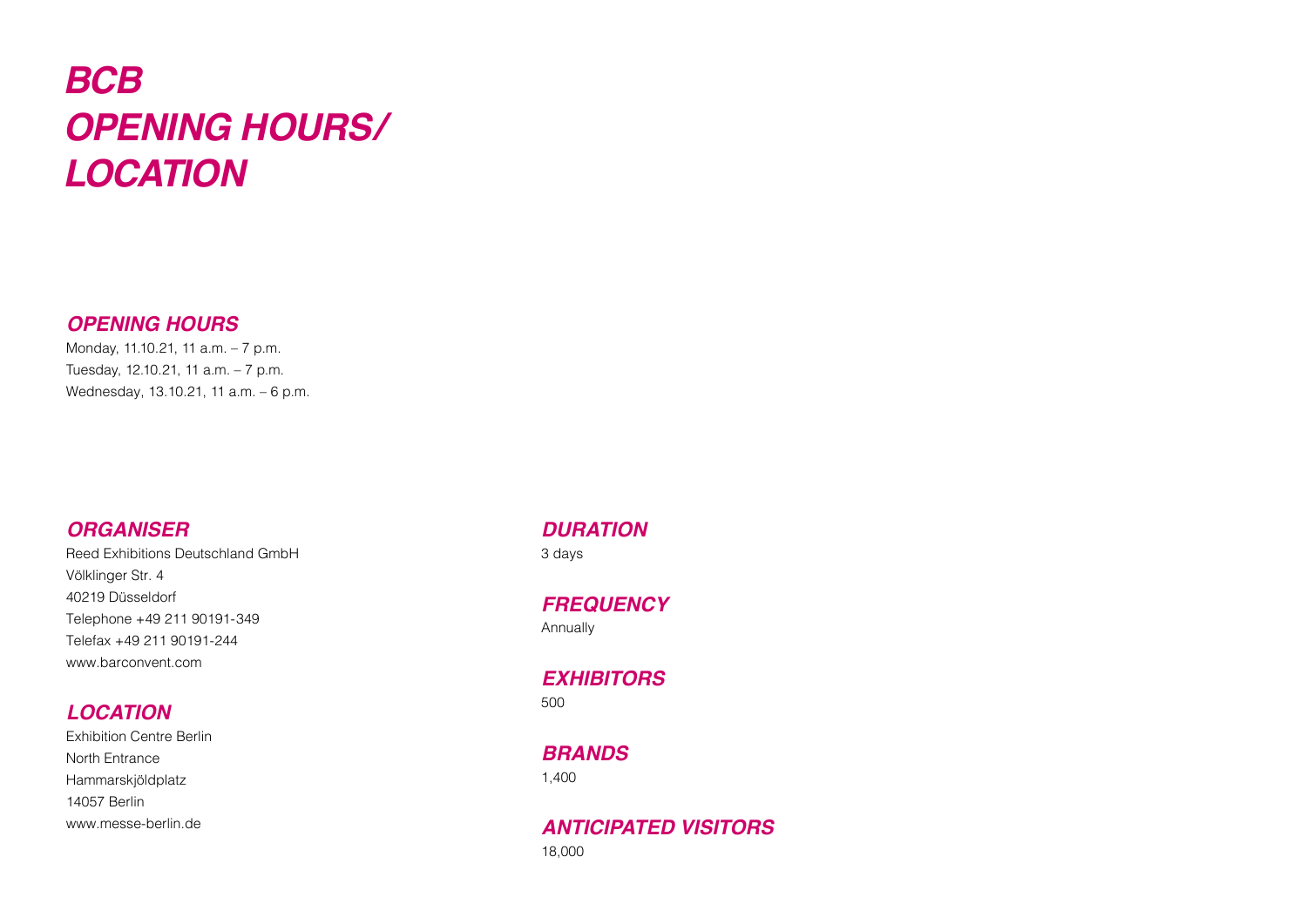

# *SITE PLAN*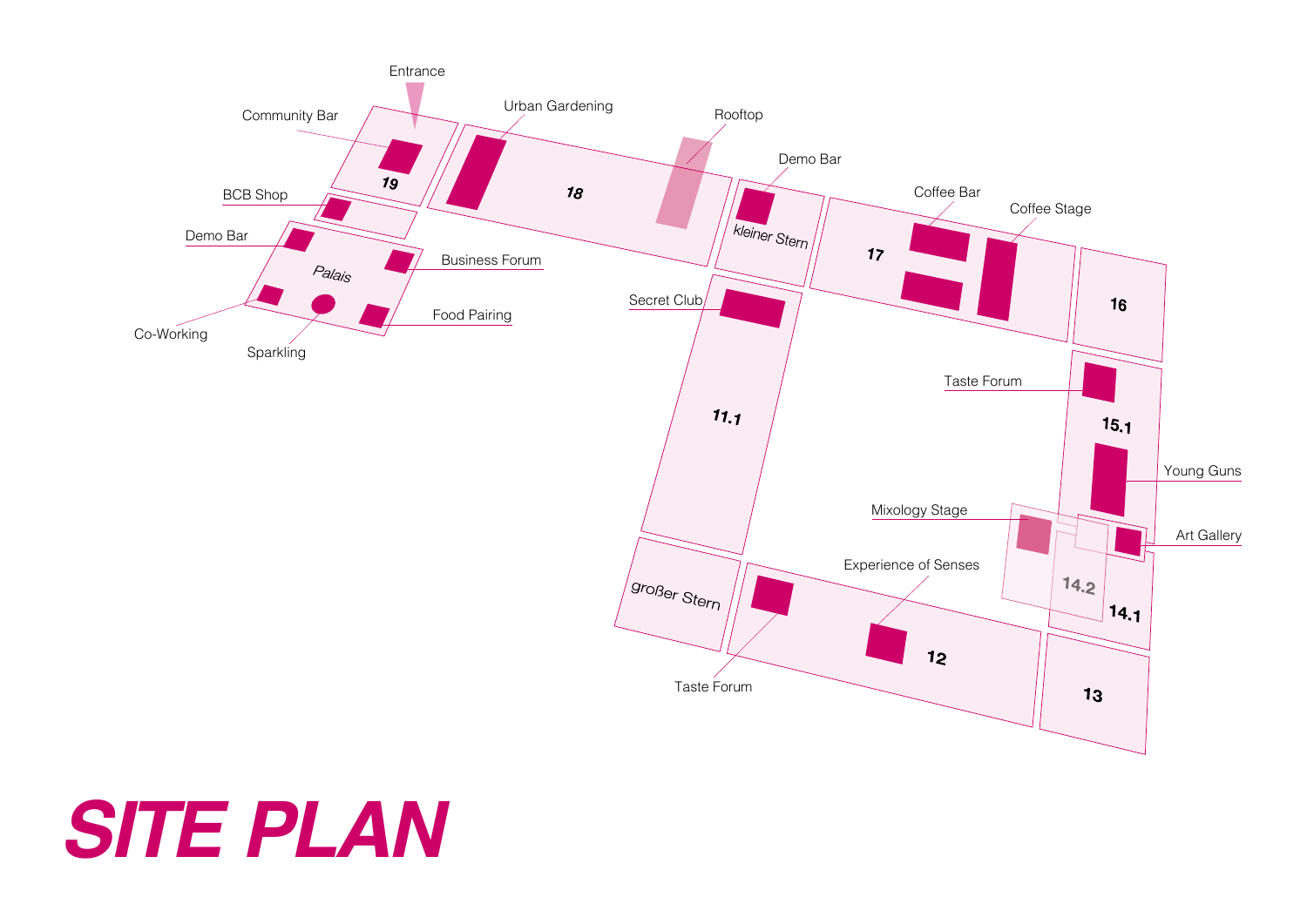# *BCB IN NUMBERS\**

### *TRADE VISITORS IN 2019*





#### *in comparison to 2018*

| 95 % 92 |  |
|---------|--|
| Spirits |  |

*49% 37%* Fillers & Soft

*40% 39%* Equipment &

*23% 19%* Kaffee & Tee

*22% 19%* Craft Beer

*21% 13%* Sparkling W

*20% 19%* Beer



# *VISITORS ORIGIN 2019*

|                               |                                               | 44%                          | 2.1%                  |
|-------------------------------|-----------------------------------------------|------------------------------|-----------------------|
| 2%                            | 20% 12%<br>Wine                               | Germany                      | Italy                 |
| 7%<br>oftdrinks               | 20 % 18%<br>Services & Consulting             | 3.6%<br><b>Great Britain</b> | 2%<br>Austria         |
| 1%<br>t & Bar Supplies<br>d % | $13\%$ 12%<br>Literature & Media<br>$12\%$ 8% | 2.6%<br>Poland               | 0.8%<br><b>USA</b>    |
| Tee & Heißgetränke            | Cider                                         |                              |                       |
| 2%                            | $11\%$ 6%<br>Snacks                           | 2.2%<br>Russia               | 26%<br>Other european |
| 3%<br>Wine                    | $4\%3\%$<br>Tobacco                           | 2.2%<br>Switzerland          | 2.2%<br>Non european  |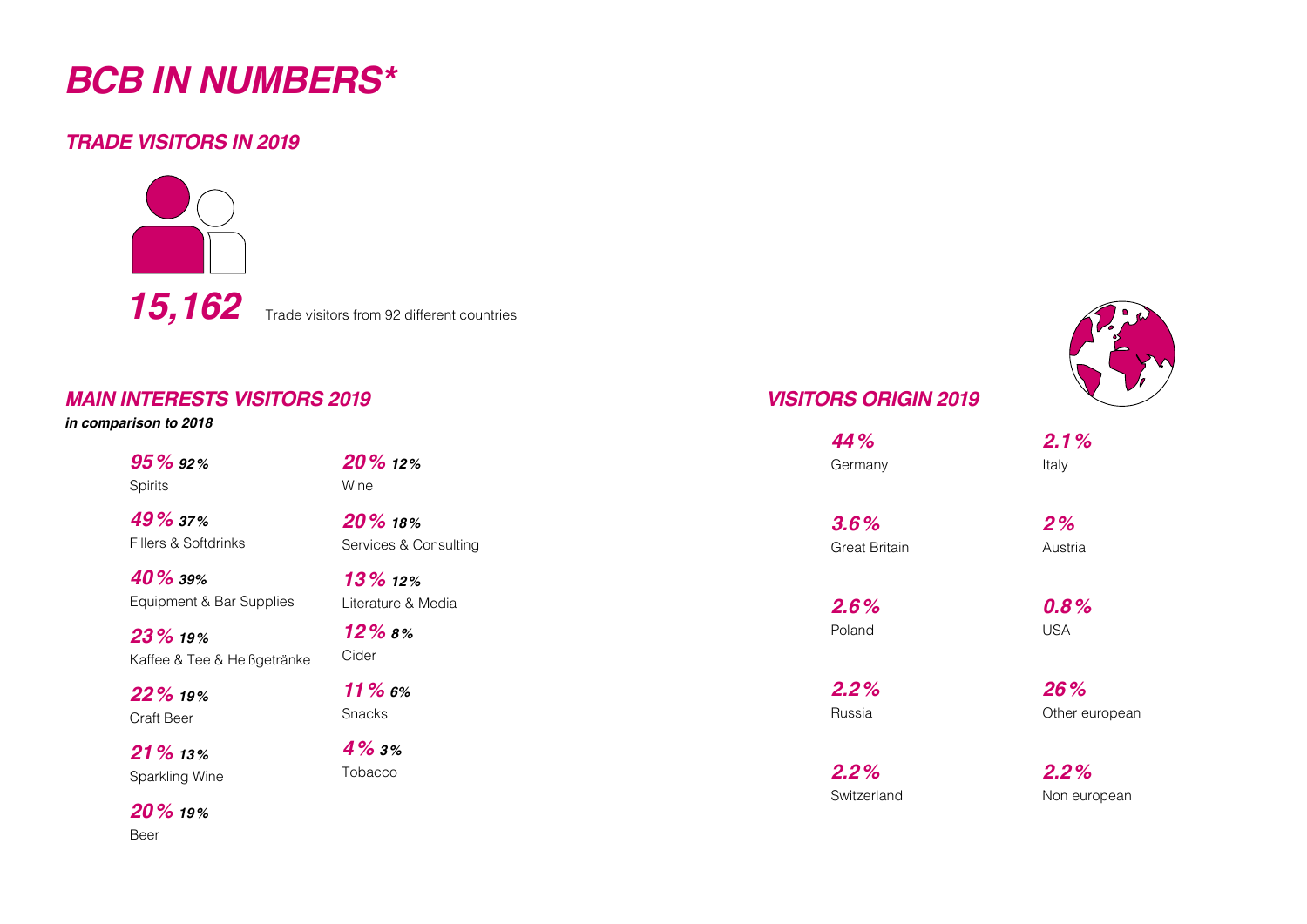# *HOTSPOTS & BUY-INS*



*HALL 19* **Community** 

Hotspot: Community Bar

BCB

*PALAIS* Bistro Hotspot: Sparkling & Food Pairing & BCB Shop &

Co-Working



*HALL 18* Urban Gardening

Hotspot: Urban Gardening & Rooftop



*HALL 17* Quality Time

Hotspot: Coffee Bar



*HALL 15.1* Urban Market

Hotspot: Young Guns

*HALLE 14.1* Art/Street Art Hotspot:

Art Gallery



*HALL 12* Senses

Hotspot: Experience of Senses



*HALL 11.1* **Metropolis** at Night

Hotspot: Secret Club



*TRANSIT AREA* The official BCB kiosk

Hotspot: Späti



*YOUR IDEAS* ???

We look forward to hearing any new stories you have to tell or any new formats you would like us to help you realise.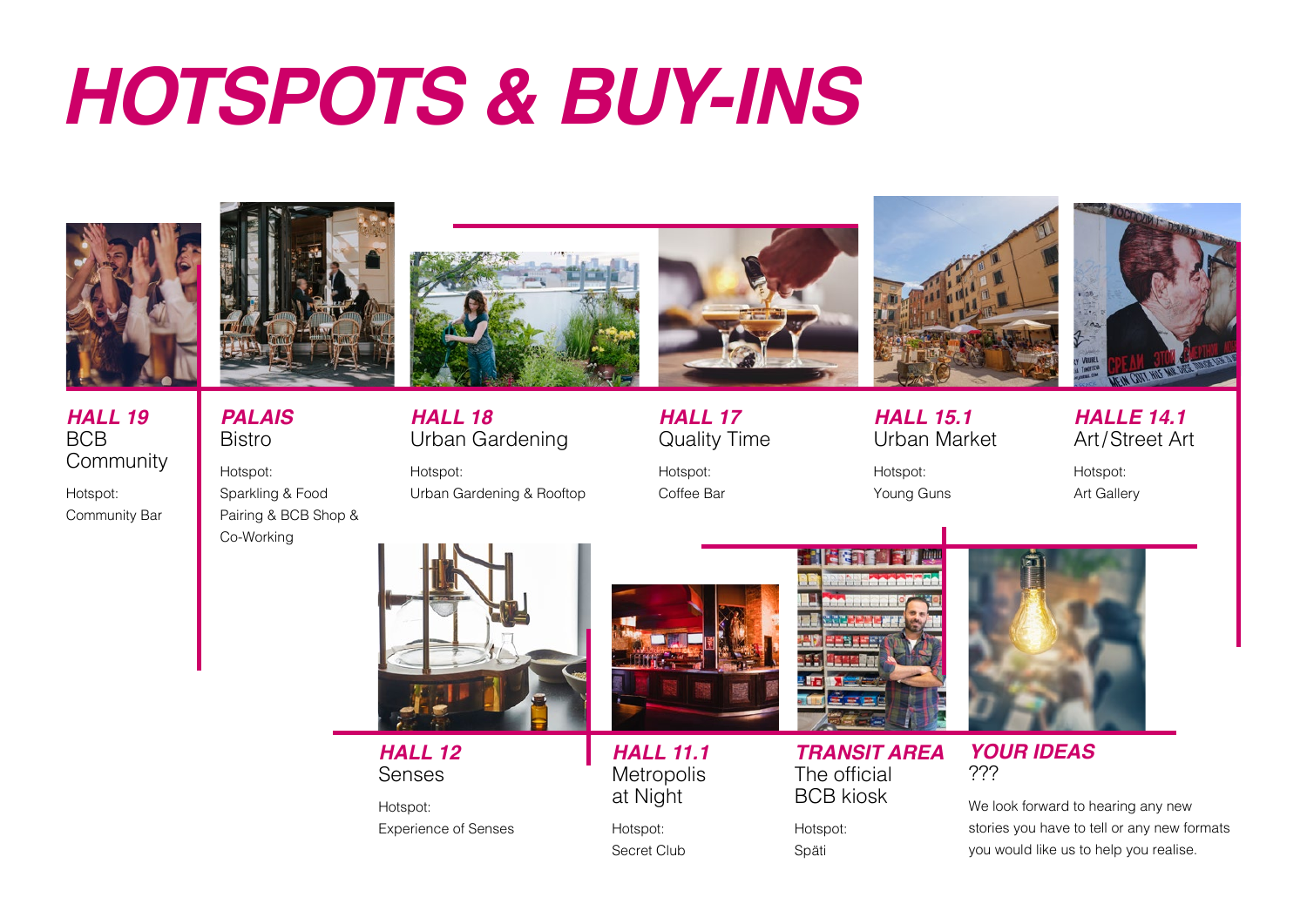

"In our industry the month of October has become synonymous with peak networking, business initiation and the launch of new products. It's great to see BCB going from strength to strength and expanding internationally."

#### *HELMUT ADAM (Co-founder BCB & CEO Mixology Publishing)*

"Since BCB moved to Station Berlin, I've considered the palais.Berlin area and it´s beautiful surroundings as the only realistic next venue for the fair. It's amazing to see this happen in 2021."

*JENS HASENBEIN (Co-founder BCB & CFO Mixology Publishing)*

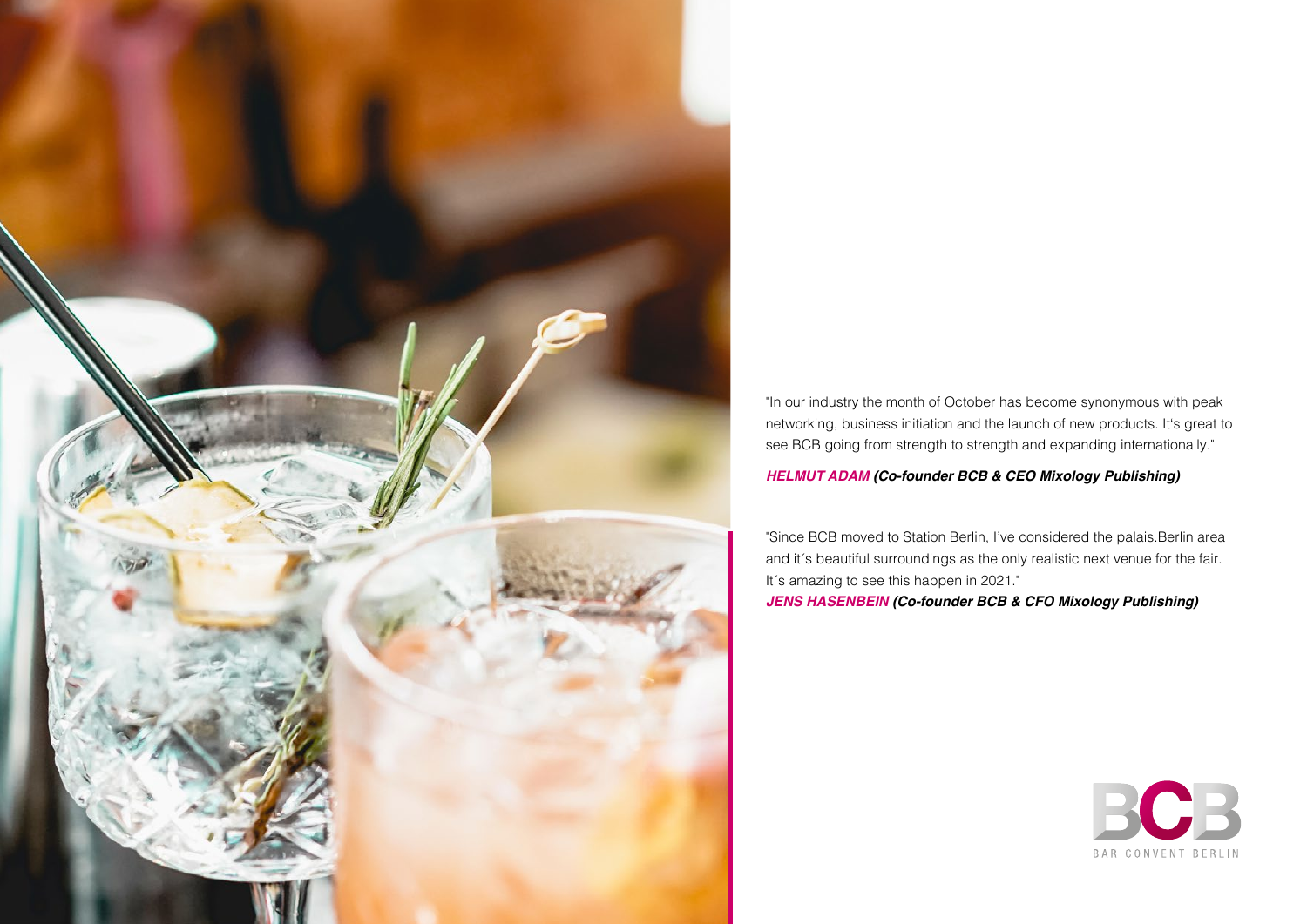# *INDIVIDUAL STAND SPACE*

Stand space can be booked individually. This option is ideal for exhibitors who have a bar or exhibition furniture or would like to have their own stand built to order. If required, extra back and side walls can be ordered through the Online Service Centre at **55 EUR** per running metre.

| Display area<br>as from 6 sqm: | 602 EUR/sqm                                                                                                           |
|--------------------------------|-----------------------------------------------------------------------------------------------------------------------|
| Incidental costs:              | 35.00 EUR/sgm                                                                                                         |
|                                | incl. the standard exhibitor's communications<br>package, waste disposal during the exhibition<br>and a logistics fee |
| AUMA charge:                   | $0.60$ EUR/sqm                                                                                                        |
| Insurance:                     | 310.00 EUR                                                                                                            |

It is not permitted to bring your own glasses.

#### *NEW:*

Exhibitors are responsible for disposing of any waste arising from the construction, stand-time and tear-down of their stand / exhibition area in a proper and environment-friendly manner.

You will be provided with the appropriate bin bags for disposing of waste correctly throughout the duration of the fair.

Disposal during assembly and dismantling must be ordered in advance from the Online Service Center for a fee.

Waste disposal during the term is only then covered by the maintenance fee, if you put your waste properly into the designated waste bags

dispose of.

BCB staff will pick up the sorted waste bags from your stand.

If there is no independent sorting of the waste into the bin bags, you will be invoiced for the additional costs incurred after the exhibition.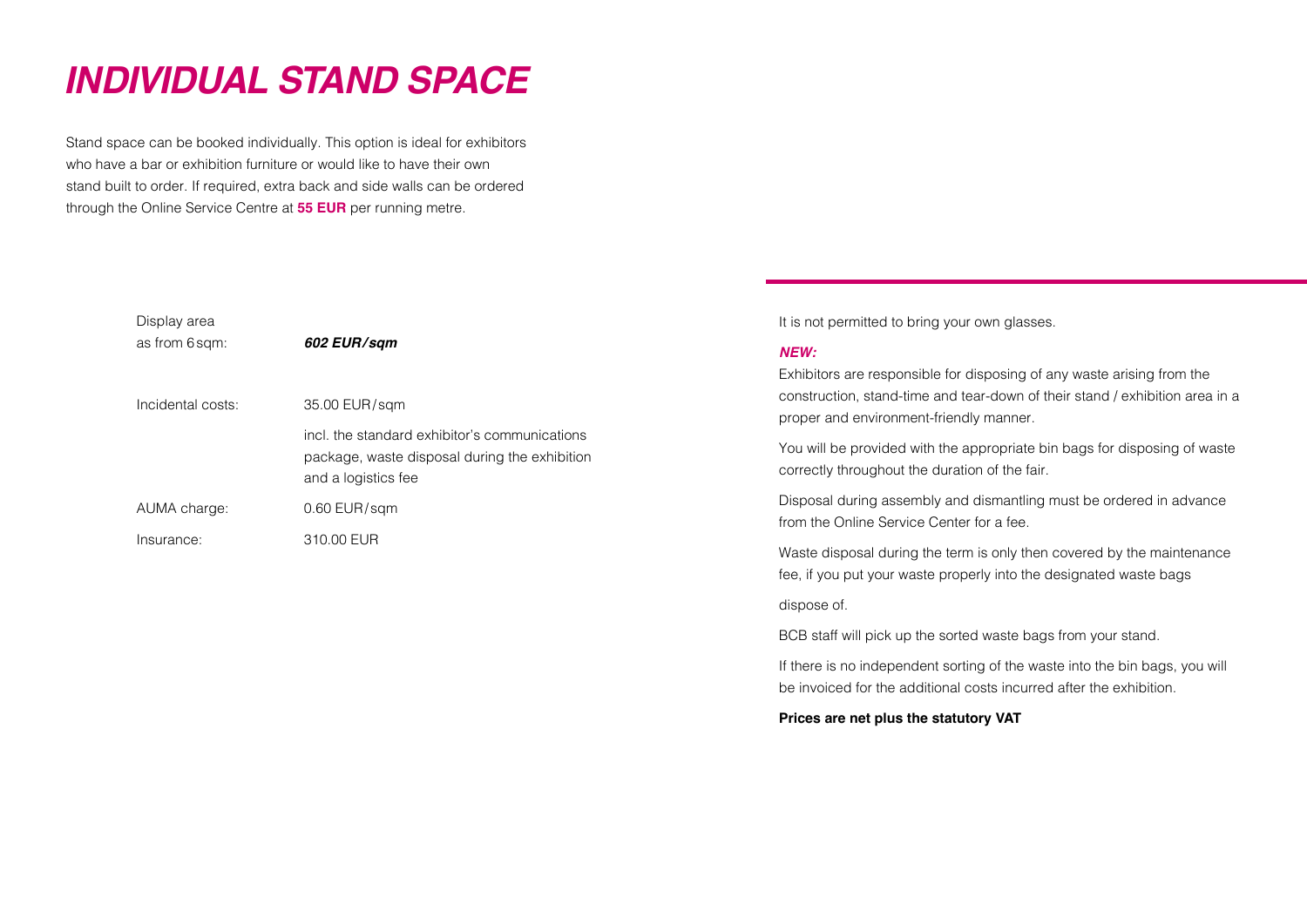# *SYSTEM STAND CONSTRUCTION\**

*You can book the System Stand Construction through our Online Service Centre*



# *BASIC ROW STAND*

For exhibitor space (row stands only) as from 6 sqm: *179 EUR/sqm*

Features: Wooden walls made of white KS 19 mm mounted in U profiles, height 2.5m

> 2x shelf for counterfeit mirror 3x display floodlights Carpet Rips B1 gray 1x counter (BHT 160x110x80) with branding (foil inlay) 1x exhibitor name (foil cut) 1x triple socket 1x waste bin

Service: Incl. Assembly and disassembly and transport to the fair

\*Design and final price depend of the rented individual area.



# *PREMIUM ROW STAND*

For exhibitor space (row stands only) as from 6 sqm: *339 EUR/sqm*

Features: Pre-hung wooden walls on a frame construction KS white, height 2.5m

> 1x suspended wooden wall on a frame construction KS with internal shelves

3x display floodlights

PVC in wood look

1x counter (BHT 160x110x80) with branding (foil inlay)

1x exhibitor name (foil cut)

1x triple socket

1x waste bin

Service: Incl. Assembly and disassembly and transport to the fair

\*Design and final price depend of the rented individual area.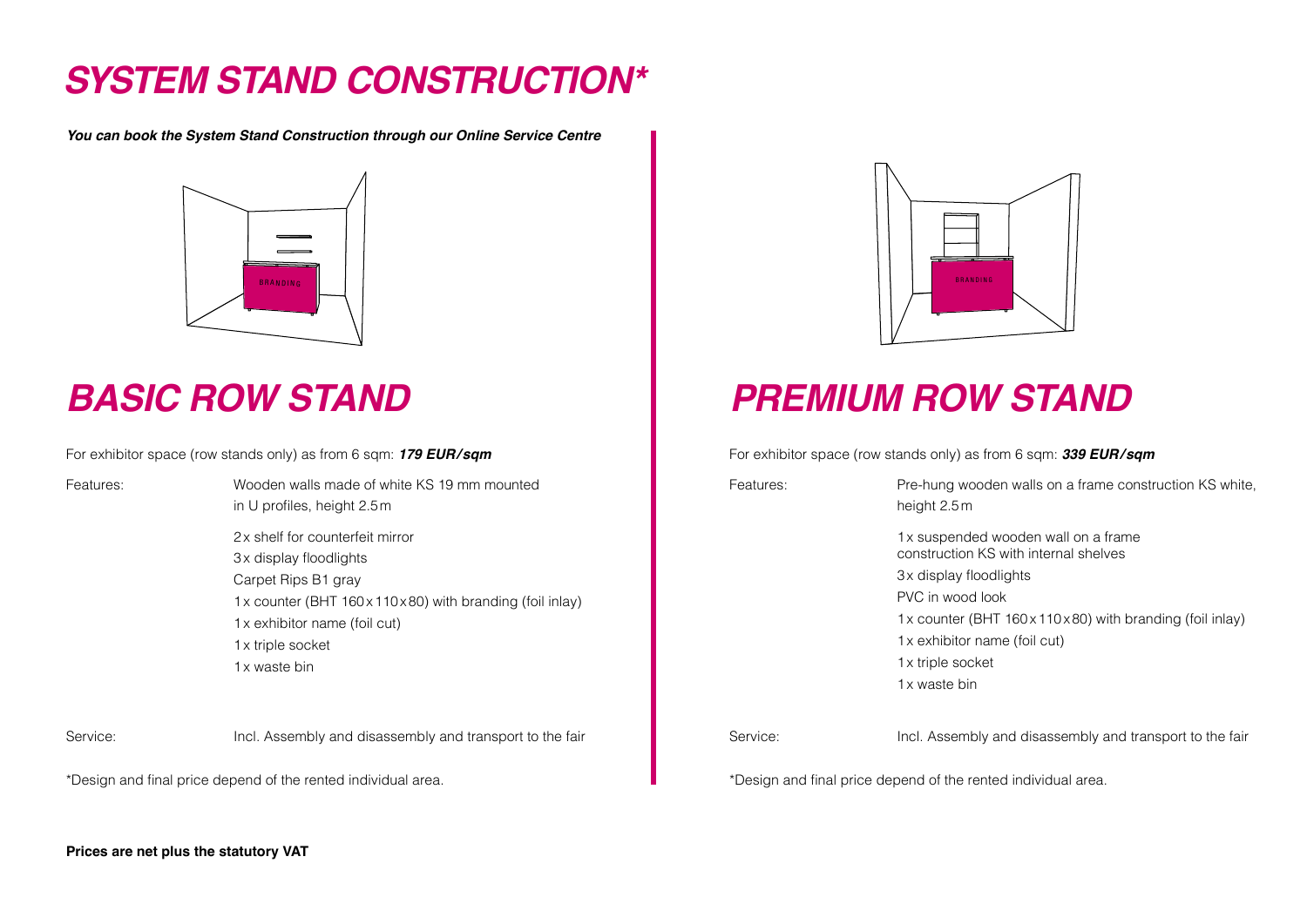# *ONE BRAND STAND*

*1 stand – 1 brand*

The One Brand Stand is the perfect complete package for presenting a single brand or products which are sold under a single brand name.

> Exhibitor space approx. 2m x 2.5m: *2,900 EUR*

Features: 1 bar and back buffet incl. logo branding\*

Services : Power point incl. 1 socket

Plastic degustation beakers

Waste disposal during the fair

Standard exhibitor's communications package

Insurance

AUMA charge

exclusive flat rate charge for glasses\*\*

#### **Additional options bookable from the Online Service Centre:**

Fridge/freezer approx. 110 EUR

Logo branding on bar approx. 150 EUR



\*It is not permitted to apply your own branding.

\*\*For logistical reasons, it is not permitted to bring your own glasses

#### *NEW:*

Exhibitors are responsible for disposing of any waste arising from the construction, stand-time and tear-down of their stand / exhibition area in a proper and environment-friendly manner.

You will be provided with the appropriate bin bags for disposing of waste correctly throughout the duration of the fair. Disposal during assembly and dismantling must be ordered in advance from the Online Service Center for a fee.

Waste disposal during the term is only then covered by the maintenance fee, if you put your waste properly into the designated waste bags dispose of.

BCB staff will pick up the sorted waste bags from your stand.

If there is no independent sorting of the waste into the bin bags, you will be invoiced for the additional costs incurred after the exhibition.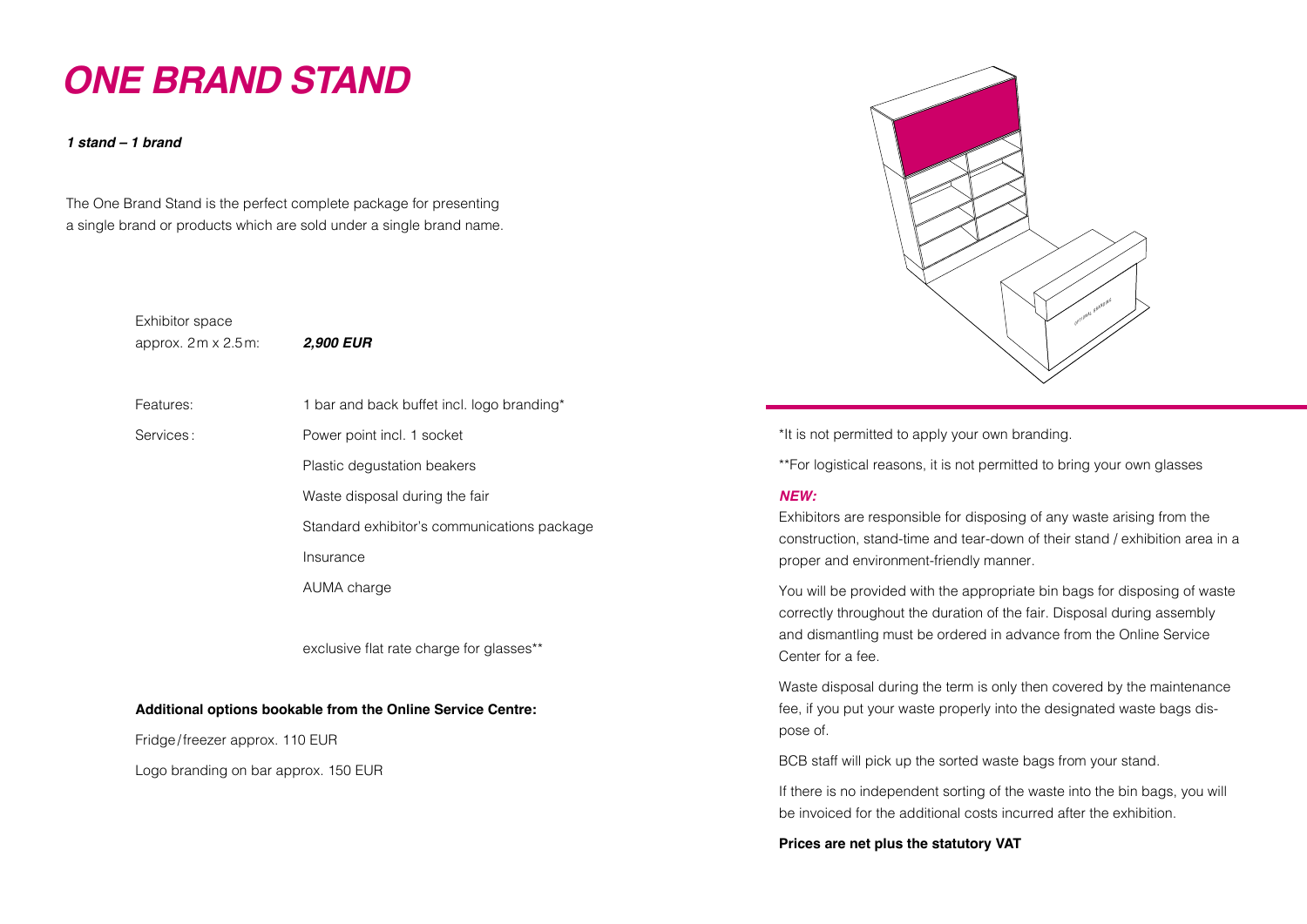# *PORTFOLIO STAND*

The Portfolio Stand is the perfect complete package for manufacturers and distributors wishing to present a range of brands.



\*It is not permitted to apply your own branding.

\*\*For logistical reasons, it is not permitted to bring your own glasses

#### *NEW:*

Exhibitors are responsible for disposing of any waste arising from the construction, stand-time and tear-down of their stand / exhibition area in a proper and environment-friendly manner.

You will be provided with the appropriate bin bags for disposing of waste correctly throughout the duration of the fair. Disposal during assembly and dismantling must be ordered in advance from the Online Service Center for a fee.

Waste disposal during the term is only then covered by the maintenance fee, if you put your waste properly into the designated waste bags dispose of.

BCB staff will pick up the sorted waste bags from your stand.

If there is no independent sorting of the waste into the bin bags, you will be invoiced for the additional costs incurred after the exhibition.

**Prices are net plus the statutory VAT**

Exhibitor space approx. 3m x 3m: *5,740 EUR*

| Features: | 1 bar and back buffet incl. logo branding   |
|-----------|---------------------------------------------|
| Services: | 2 bar stools                                |
|           | 2 side walls                                |
|           | Power point incl. 1 socket                  |
|           | Plastic degustation beakers                 |
|           | Waste disposal during the fair              |
|           | Standard exhibitor's communications package |
|           | Insurance                                   |
|           | AUMA charge                                 |
|           |                                             |

exclusive flat rate charge for glasses\*\*

#### **Additional options bookable from the Online Service Centre:**

Fridge/freezer approx. 110 EUR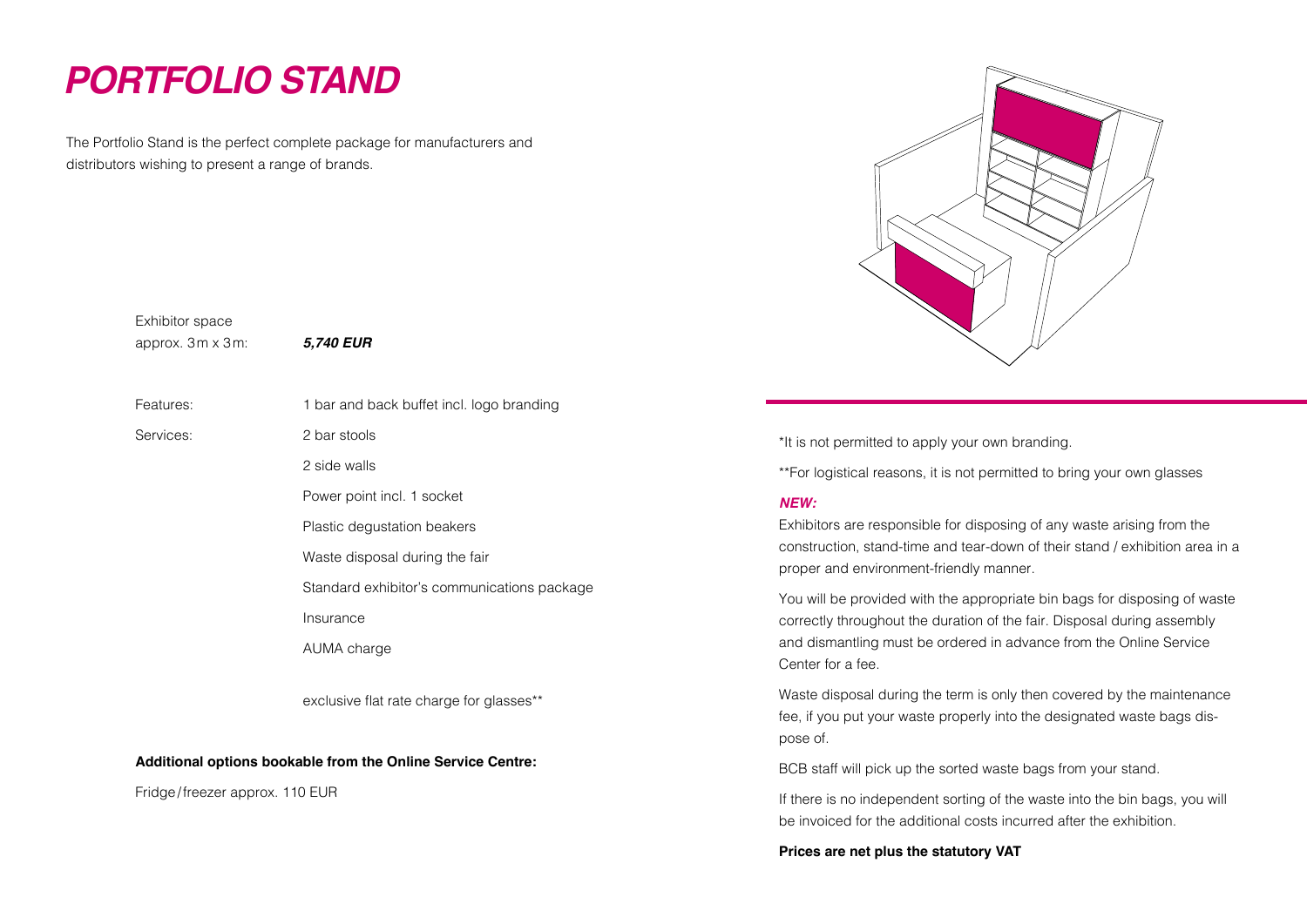# *COFFEE*

### *INDIVIDUAL STAND SPACE*

The actual location is determined by the event organizer. This type of stand is suitable for exhibitors who already possess a bar or exhibition furniture. If required, rear and side walls can be booked via the Online Service Centre at a cost of **55 EUR** per running metre.

| Exhibitor space<br>approx. 6sqm: | 485 EUR/sam                                                                                                                     |
|----------------------------------|---------------------------------------------------------------------------------------------------------------------------------|
| Location:                        | within Coffee Area                                                                                                              |
| Incidental costs:                | 35.00 EUR/sgm                                                                                                                   |
|                                  | incl. standard exhibitor's communications package,<br>waste disposal during the fair Exclusive flat rate charge<br>for glasses* |
| AUMA charge:                     | $0.60$ EUR/sqm                                                                                                                  |
| Insurance:                       | 310.00 EUR                                                                                                                      |

\*For logistical reasons, it is not permitted to bring your own glasses.

#### *NEW:*

Exhibitors are responsible for disposing of any waste arising from the construction, stand-time and tear-down of their stand / exhibition area in a proper and environment-friendly manner.

You will be provided with the appropriate bin bags for disposing of waste correctly throughout the duration of the fair. Disposal during assembly and dismantling must be ordered in advance from the Online Service Center for a fee.

Waste disposal during the term is only then covered by the maintenance fee, if you put your waste properly into the designated waste bags dispose of.

BCB staff will pick up the sorted waste bags from your stand.

If there is no independent sorting of the waste into the bin bags, you will be invoiced for the additional costs incurred after the exhibition.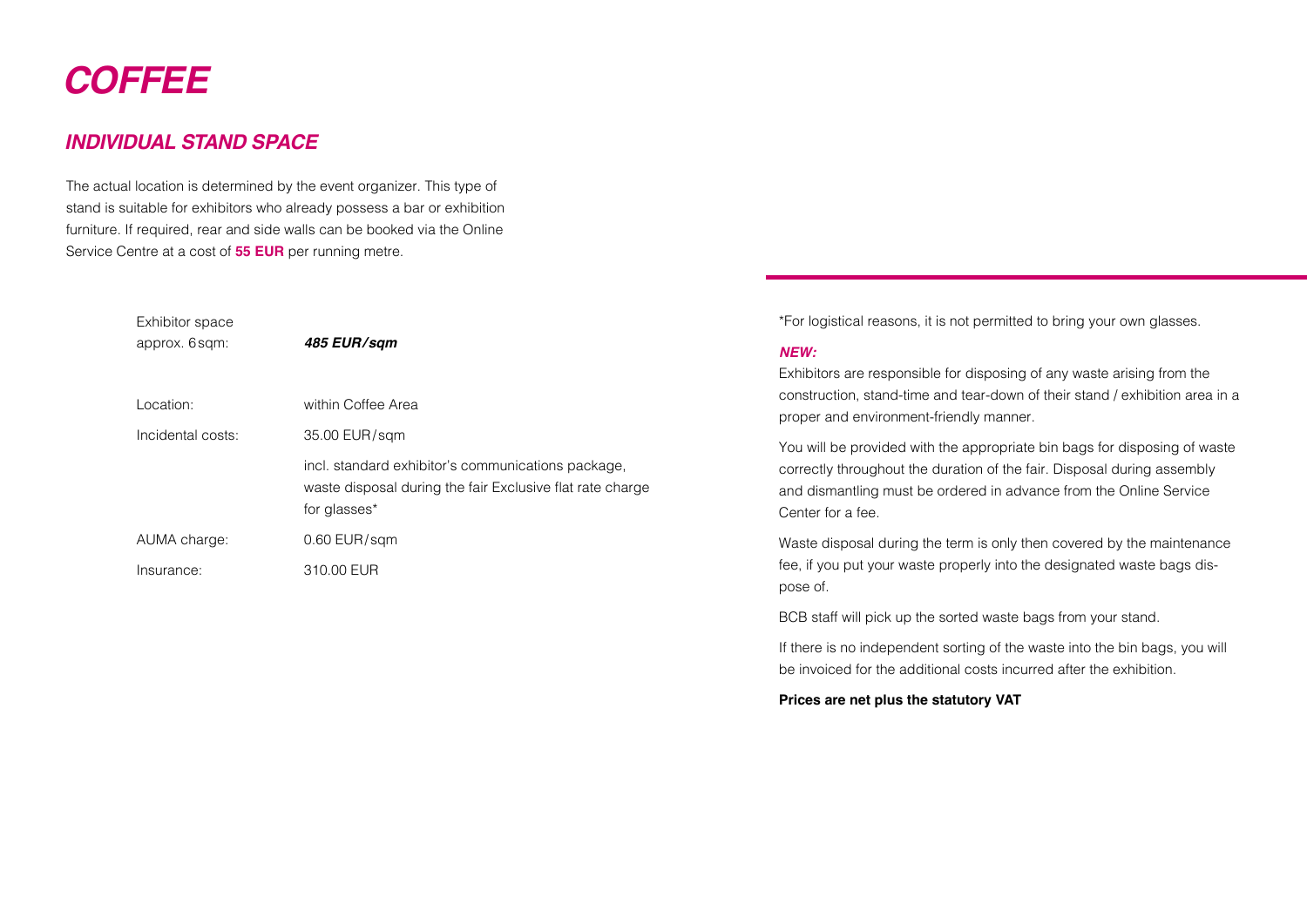# *COFFEE*

## *ROASTED COFFEE STAND*

The Roasted Coffee Stand presents the perfect opportunity for smaller roasting houses to present their wares.

#### Exhibitor space

approx. 2m x 2m: *1,220 EUR*

Features: 1 bar and 1 rear wall with shelf (branding inclusive)

Services: Power point incl. 1 socket

Waste disposal during the fair

Standard exhibitor's communications package

Insurance

AUMA charge

exklusive Gläserpauschale\*

#### **Additional options bookable from the Online Service Centre:**

Fridge/freezer approx. 110 EUR

High voltage power: price available on request



\*For logistical reasons, it is not permitted to bring your own glasses

#### *NEW:*

Exhibitors are responsible for disposing of any waste arising from the construction, stand-time and tear-down of their stand / exhibition area in a proper and environment-friendly manner.

You will be provided with the appropriate bin bags for disposing of waste correctly throughout the duration of the fair. Disposal during assembly and dismantling must be ordered in advance from the Online Service Center for a fee.

Waste disposal during the term is only then covered by the maintenance fee, if you put your waste properly into the designated waste bags dispose of.

BCB staff will pick up the sorted waste bags from your stand.

If there is no independent sorting of the waste into the bin bags, you will be invoiced for the additional costs incurred after the exhibition.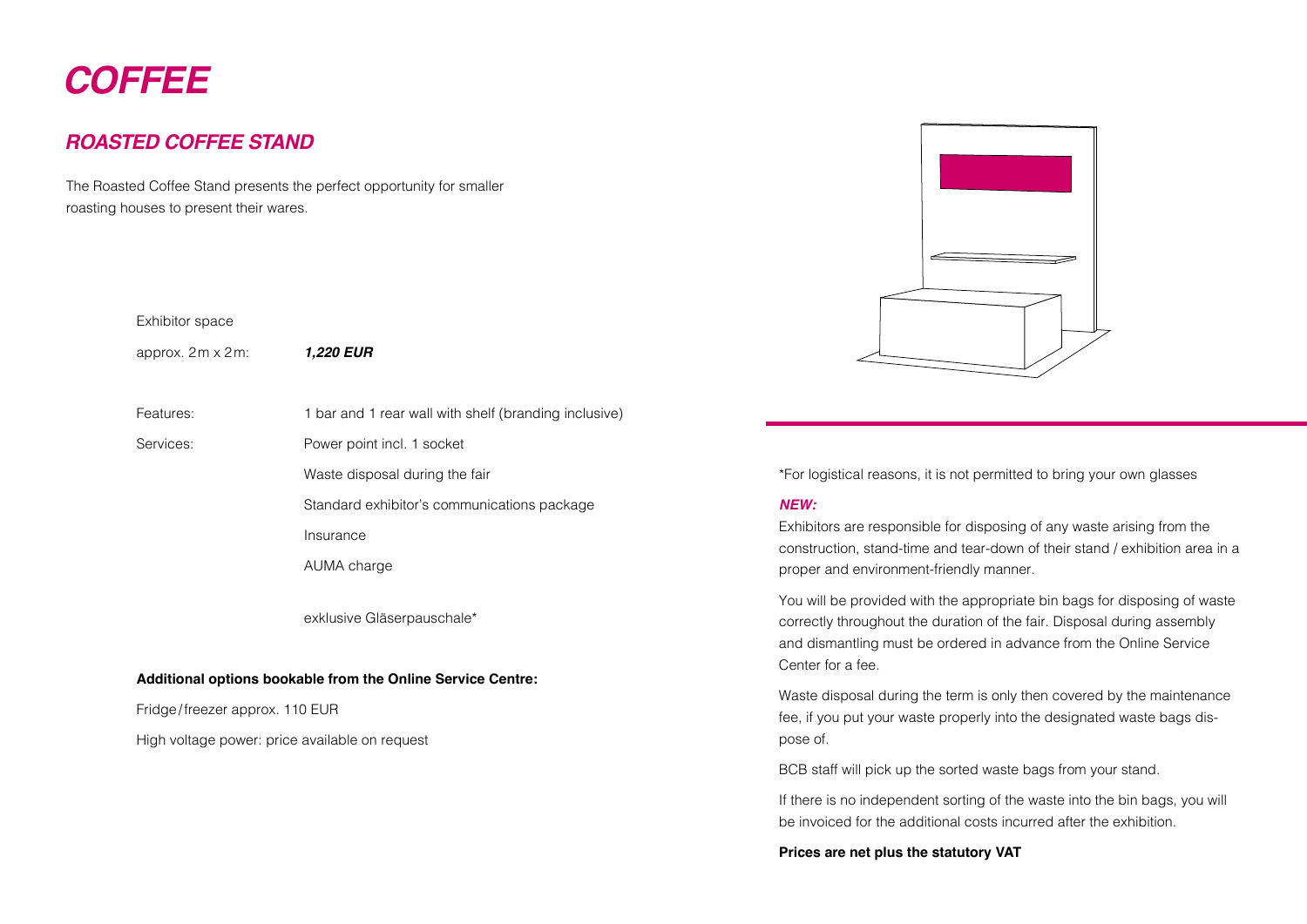# *BEER*

## *INDIVIDUAL STAND SPACE*

Stand space can be booked individually. This option is ideal for exhibitors who have a bar or exhibition furniture or would like to have their own stand built to order. If required, extra back and side walls can be ordered through the Online Service Centre at **55 EUR** per running metre.

| Price:            | 485 EUR/sam                                                                          | *For logistical reasons, it is n                                                                                   |
|-------------------|--------------------------------------------------------------------------------------|--------------------------------------------------------------------------------------------------------------------|
|                   |                                                                                      | NEW:                                                                                                               |
| Location:         | within Beer Area                                                                     | Exhibitors are responsible fo                                                                                      |
| Incidental costs: | 35.00 EUR/sqm                                                                        | construction, stand-time and<br>proper and environment-frier                                                       |
|                   | incl. standard exhibitor's communications<br>package, waste disposal during the fair | You will be provided with the<br>correctly throughout the dura<br>and dismantling must be ord<br>Center for a fee. |
|                   | Exclusive flat rate charge for glasses*                                              | Waste disposal during the te                                                                                       |
| AUMA charge:      | $0.60$ EUR/sqm                                                                       | fee, if you put your waste pro<br>pose of.                                                                         |
| Insurance:        | 310.00 EUR                                                                           | BCB staff will pick up the sor                                                                                     |

not permitted to bring your own glasses

or disposing of any waste arising from the tear-down of their stand / exhibition area in a ndly manner.

appropriate bin bags for disposing of waste ation of the fair. Disposal during assembly dered in advance from the Online Service

erm is only then covered by the maintenance operly into the designated waste bags dis-

Ifted waste bags from your stand.

If there is no independent sorting of the waste into the bin bags, you will be invoiced for the additional costs incurred after the exhibition.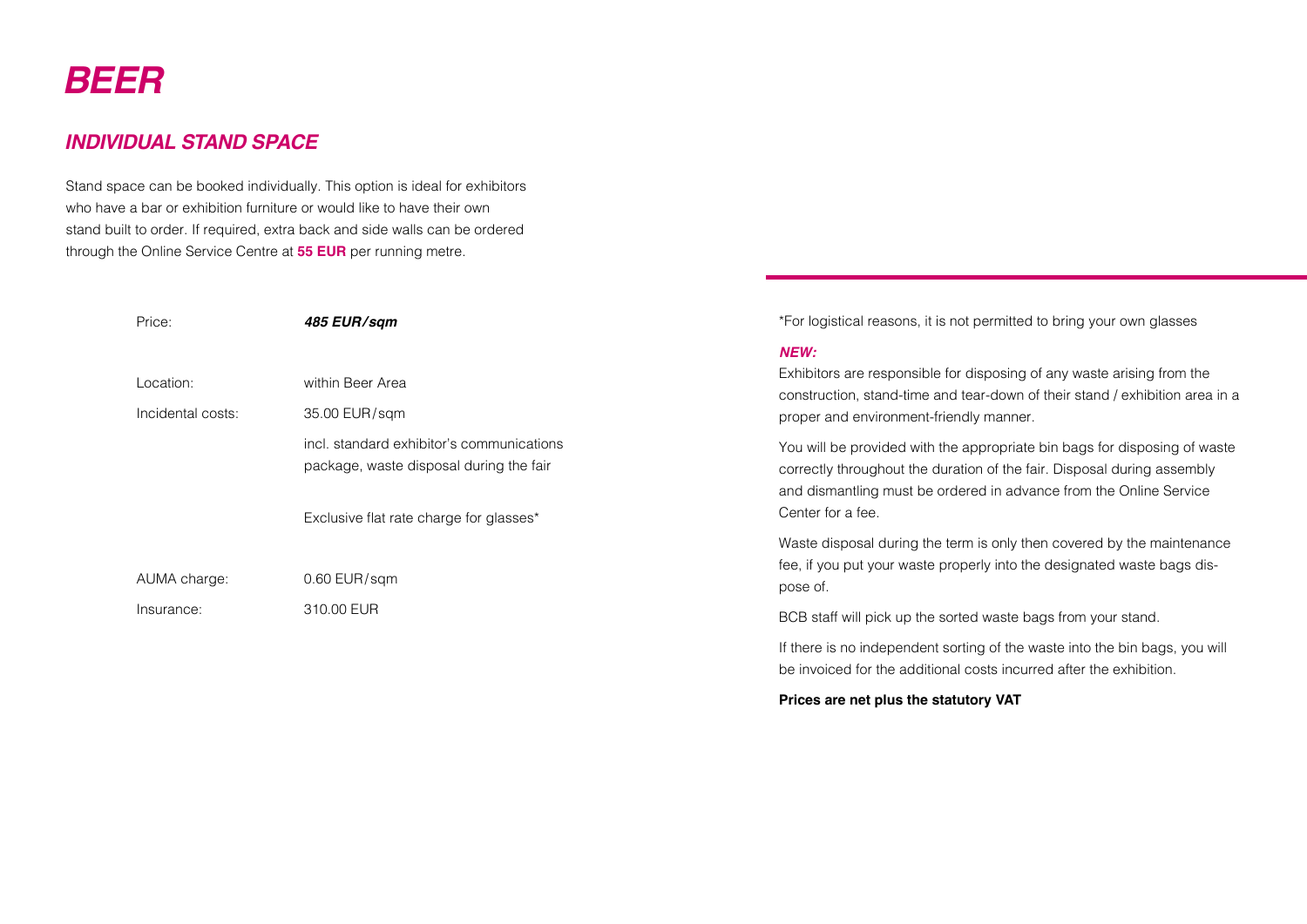# *BEER*

## *DRAFT ALLEY STAND*

Draft Alley was conceived exclusively for breweries and smaller start-ups. Inspired by the community thought behind the beer scene, suppliers of different brands will be appearing here, cheek by jowl. This enables the trade visitor to get to know a wealth of different beer types and producers over just a few metres. The principle behind Draft Alley is that each stand is devoted to the beers brewed by a single brand.

> Exhibitor space approx. 2m x 2m: *1,220 EUR*

- Features: 1 bar, 1 rear wall and 1 fridge
- Services: Power point incl. 1 socket
	- Waste disposal during the fair
	- Standard exhibitor's communications package
	- Insurance
	- AUMA charge

exclusive flat rate charge for glasses\*

#### **Additional options bookable from the Online Service Centre:**

Logo branding on front of bar approx. 150 EUR

Fridge/freezer approx. 110 EUR

High voltage power: price available on request



\*For logistical reasons, it is not permitted to bring your own glasses

#### *NEW:*

Exhibitors are responsible for disposing of any waste arising from the construction, stand-time and tear-down of their stand / exhibition area in a proper and environment-friendly manner.

You will be provided with the appropriate bin bags for disposing of waste correctly throughout the duration of the fair. Disposal during assembly and dismantling must be ordered in advance from the Online Service Center for a fee.

Waste disposal during the term is only then covered by the maintenance fee, if you put your waste properly into the designated waste bags dispose of.

BCB staff will pick up the sorted waste bags from your stand.

If there is no independent sorting of the waste into the bin bags, you will be invoiced for the additional costs incurred after the exhibition.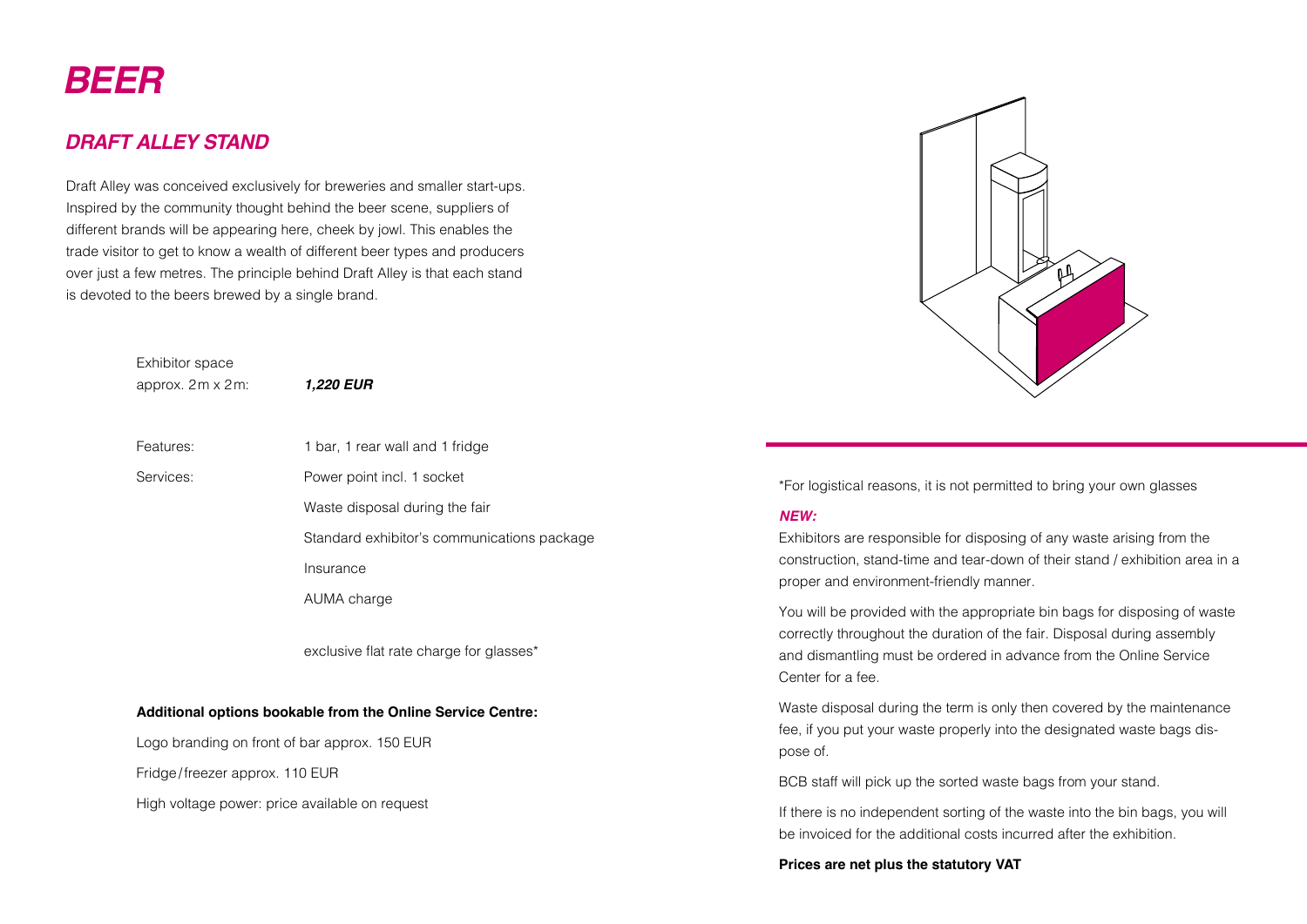# *SPARKLING*

## *INDIVIDUAL STAND SPACE*

Stand space can be booked individually. This option is ideal for exhibitors who have a bar or exhibition furniture or would like to have their own stand built to order. If required, extra back and side walls can be ordered through the Online Service Centre at **55 EUR** per running metre.

| Price:            | 602 EUR/sqm                                                                          |
|-------------------|--------------------------------------------------------------------------------------|
| Location:         | Actual site within the Sparkling section may vary                                    |
| Incidental costs: | 35.00 EUR/sqm                                                                        |
|                   | incl. standard exhibitor's communications package,<br>waste disposal during the fair |
|                   | exclusive flat rate charge for glasses*                                              |
| AUMA charge:      | $0.60$ EUR/sqm                                                                       |
| Insurance:        | 310.00 EUR                                                                           |
|                   |                                                                                      |

It is permitted to sell samples at a small charge.

\*For logistical reasons, it is not permitted to bring your own glasses

#### *NEW:*

Exhibitors are responsible for disposing of any waste arising from the construction, stand-time and tear-down of their stand / exhibition area in a proper and environment-friendly manner.

You will be provided with the appropriate bin bags for disposing of waste correctly throughout the duration of the fair. Disposal during assembly and dismantling must be ordered in advance from the Online Service Center for a fee.

Waste disposal during the term is only then covered by the maintenance fee, if you put your waste properly into the designated waste bags dispose of.

BCB staff will pick up the sorted waste bags from your stand.

If there is no independent sorting of the waste into the bin bags, you will be invoiced for the additional costs incurred after the exhibition.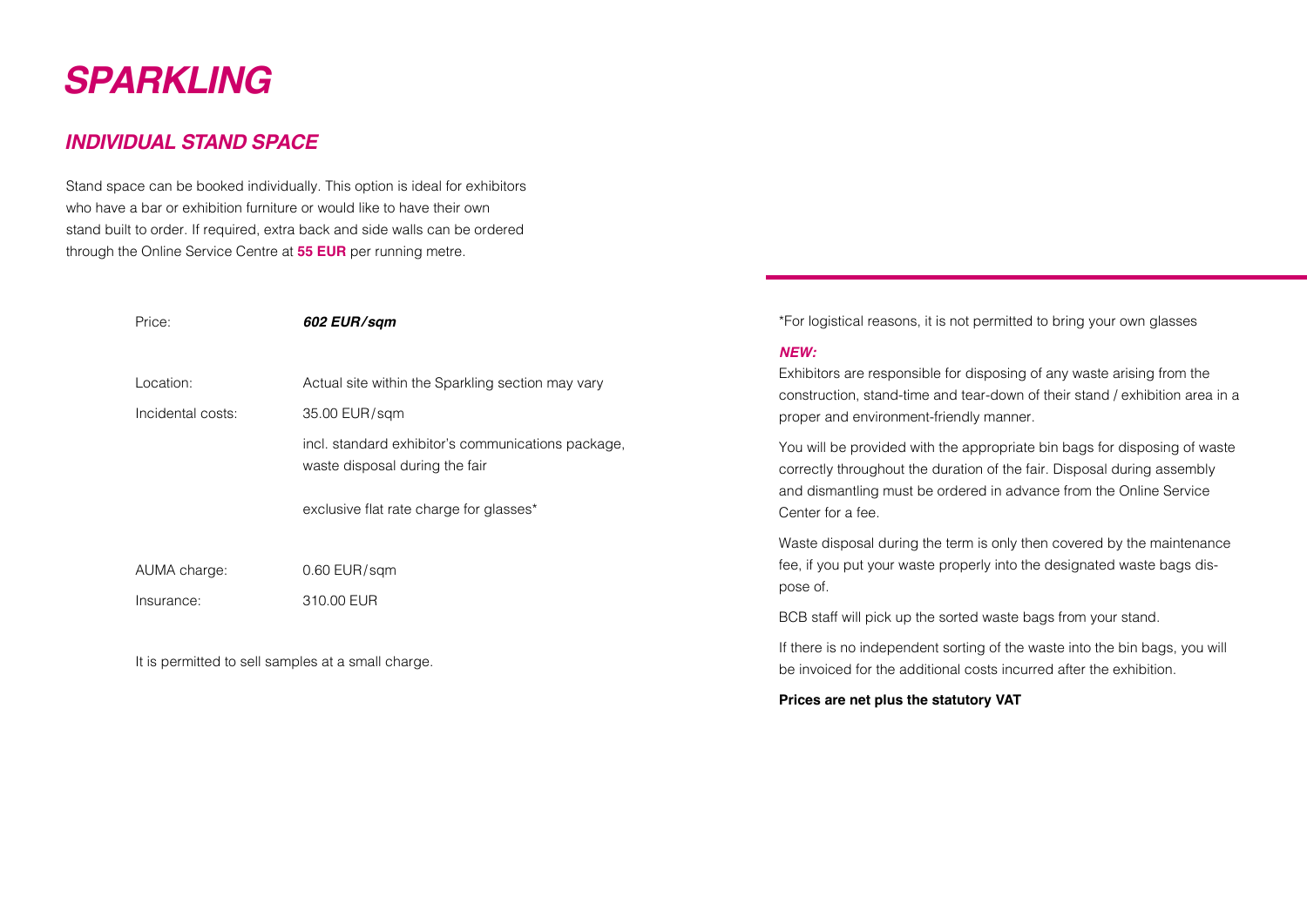# *SPARKLING*

## *SPARKLING PACKAGE STAND*

The Sparkling Package Stand provides the perfect opportunity for presenting sparkling wines as part of an appealing joint stand featuring several manufacturers.

# Exhibitor space approx. 2m x 2m *3,500 EUR* Location: **Actual site within the Sparkling section may vary** Features: 1 bar, 1 rear buffet incl. logo branding, 1 fridge Service: Power point incl. 1 socket Waste disposal during the fair Standard exhibitor's communications package Insurance AUMA charge

exclusive flat rate charge for glasses\*

It is permitted to sell samples at a small charge.



\*For logistical reasons, it is not permitted to bring your own glasses

#### *NEW:*

Exhibitors are responsible for disposing of any waste arising from the construction, stand-time and tear-down of their stand / exhibition area in a proper and environment-friendly manner.

You will be provided with the appropriate bin bags for disposing of waste correctly throughout the duration of the fair. Disposal during assembly and dismantling must be ordered in advance from the Online Service Center for a fee.

Waste disposal during the term is only then covered by the maintenance fee, if you put your waste properly into the designated waste bags dispose of.

BCB staff will pick up the sorted waste bags from your stand.

If there is no independent sorting of the waste into the bin bags, you will be invoiced for the additional costs incurred after the exhibition.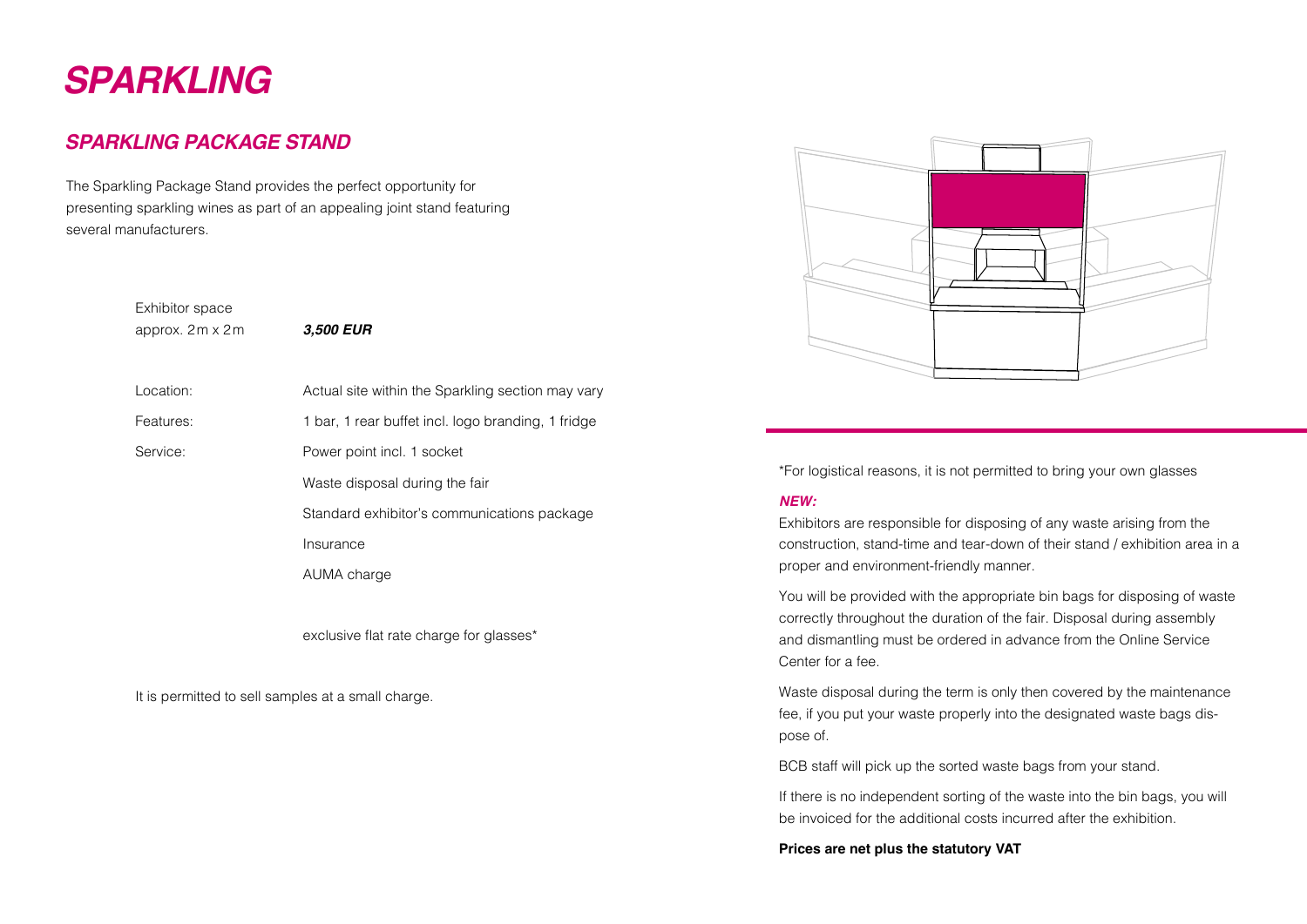# *YOUNG GUNS*

### *PACKAGE STAND*

The perfect solution for manufactures and small firms with innovative and high quality products in the spirit, filler and equipment segment. Please, be aware of the eligibility requirements.

> Exhibitor space approx. 2m x 2.5m: *2,400 EUR*

- Location: Actual site within hall 15 may vary
- Features: 1 market stall

Services: Power point incl. 1 socket

Plastic degustation beakers

Waste disposal during the fair

Standard exhibitor's communications package

Insurance

AUMA charge

exclusive flat rate charge for glasses\*

#### *ELIGIBILITY REQUIREMENTS:*

- a new brand that has not been on sale for any longer than 3 years (Wholesale listing or tax certificate for spirits required as proof)
- No publicized investment by a strategic partner
- No company may have more than 2 participants in the Young Guns Pavilion
- The decision on who is eligible lies with the BCB Jury



\*For logistical reasons, it is not permitted to bring your own glasses

#### *NEW:*

Exhibitors are responsible for disposing of any waste arising from the construction, stand-time and tear-down of their stand / exhibition area in a proper and environment-friendly manner.

You will be provided with the appropriate bin bags for disposing of waste correctly throughout the duration of the fair. Disposal during assembly and dismantling must be ordered in advance from the Online Service Center for a fee.

Waste disposal during the term is only then covered by the maintenance fee, if you put your waste properly into the designated waste bags dispose of.

BCB staff will pick up the sorted waste bags from your stand.

If there is no independent sorting of the waste into the bin bags, you will be invoiced for the additional costs incurred after the exhibition.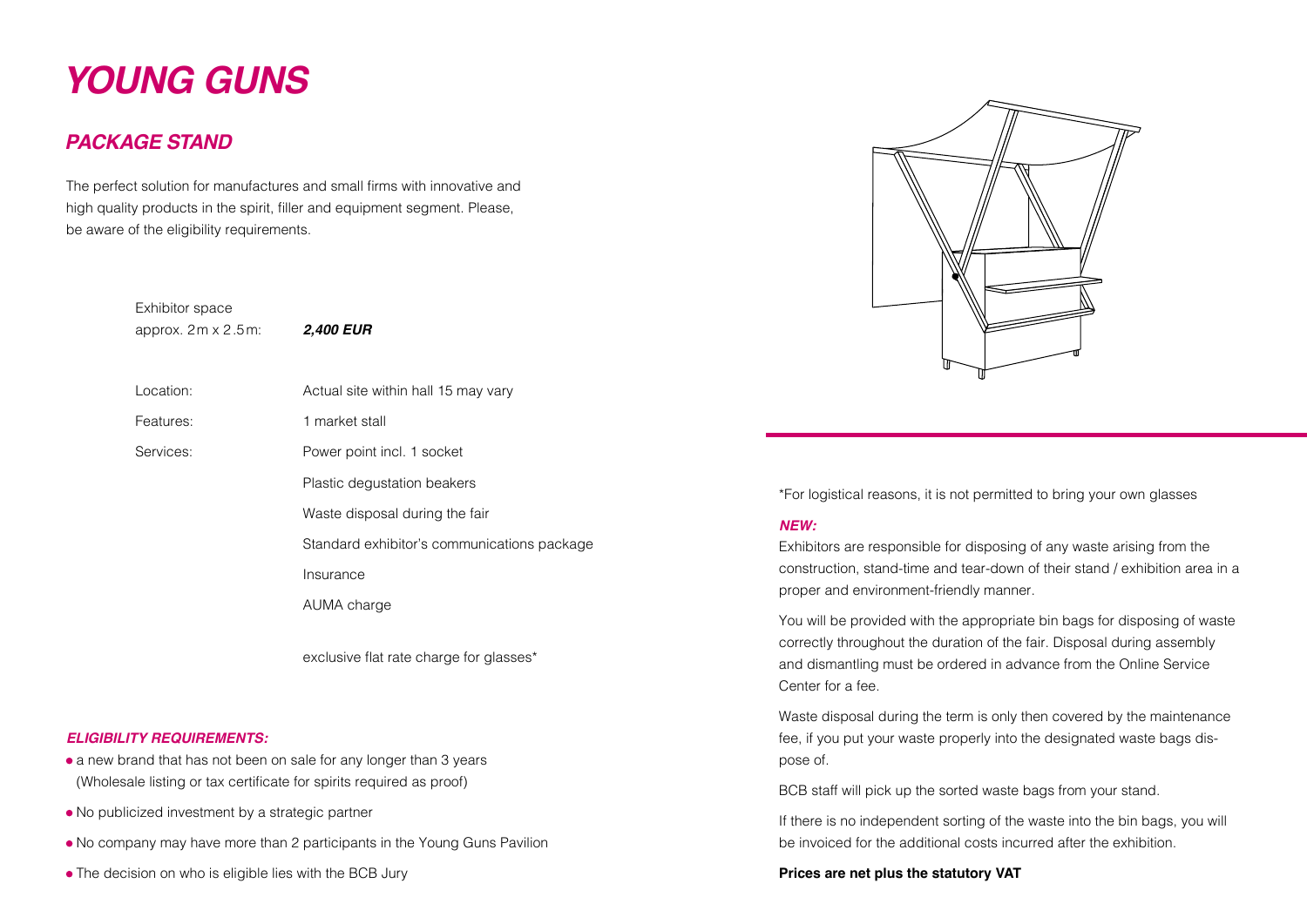# *EXHIBITOR COMMUNICATION PACKAGES & SPONSORING SERVICES*

### *MEDIA PACKAGE BASIC (M1)*

- Listing in the **online list of exhibitors**
- Online **exhibitor profile incl. logo,** company description and contact details in the online exhibitor directory
- **Upload of product images & documents** in the online list of exhibitors
- Listing in the online exhibitor list
- Listing in the Print Show Guide
- Company description (500 characters) print
- **5 Product categories print**

## *MEDIA PACKAGE ADVANCED (M2)*

- Listing in the **online list of exhibitors**
- Online **exhibitor profile incl. logo,** company description and contact details in the online exhibitor directory
- **Upload of product images & documents** in the online list of exhibitors
- Listing in the online exhibitor list
- Listing in the Print Show Guide
- Company description (500 characters) print
- **5 Product categories print**
- **Brand listings & product images** in the online exhibitor list
- **Contact details** in the online exhibitor list
- **Positioning of the listing at the beginning** of the exhibitor listing
- **Labelling Highlighting as "Premium"** listing in the inline exhibitor list
- **Logo in the hall directory print**
- **Colour highlighting** of the stand in the hall plan of the hall index **print**

# *MEDIA PACKAGE PREMIUM (M3)*

- Listing in the **online list of exhibitors**
- Online **exhibitor profile incl. logo,** company description and contact details in the online exhibitor directory
- **Upload of product images & documents** in the online list of exhibitors
- Listing in the online exhibitor list
- Listing in the Print Show Guide
- Company description (500 characters) print
- **5 Product categories print**
- **Brand listings & product images** in the online exhibitor list
- **Contact details** in the online exhibitor list
- **Positioning of the listing at the beginning** of the exhibitor listing
- **Labelling Highlighting as "Premium"** listing in the inline exhibitor list
- **Logo in the hall directory print**
- **Colour highlighting** of the stand in the hall plan of the hall index **print**
- **Special listing** of your company feature **sponsoring of a product category,** feature **homepage carousel**
- **1 advertisement 4c print**

*1,740.00 EUR*

#### *99.00 EUR*

Please do not hesitate to get in touch if you would like a customized advertising package. You can find our contact data on page 21.

*810.00 EUR*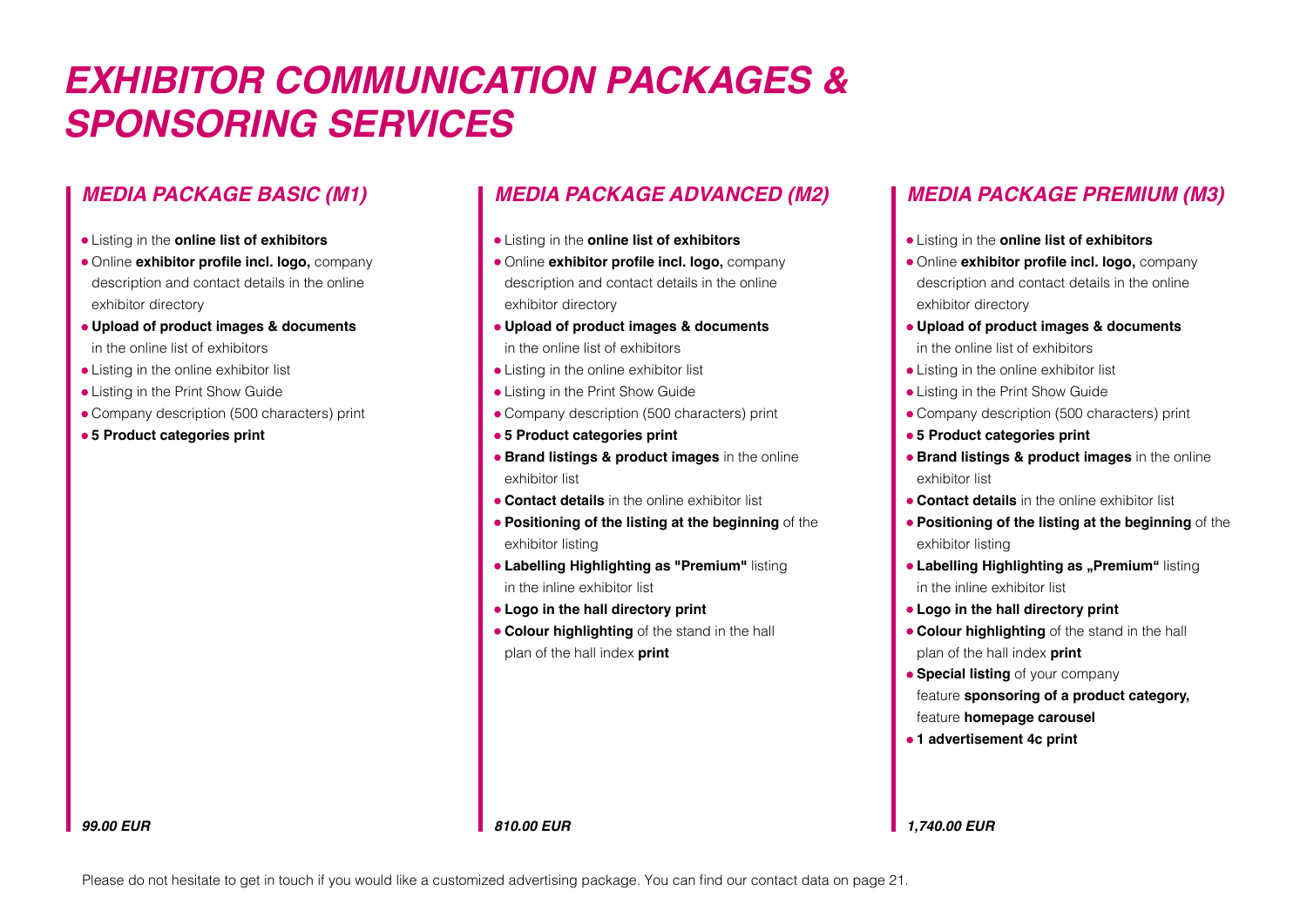# *PRICE OVERVIEW 2021*

#### *Stand Space*

| Individual stand space BCB per sqm                       |
|----------------------------------------------------------|
| Individual stand space Brew Berlin per sqm               |
| Individual stand space Coffee Convent per sqm            |
| Early Bird individual stand space BCB per sqm            |
| Early Bird individual stand space Brew Berlin per sqm    |
| Early Bird individual stand space Coffee Convent per sqm |
| *Deadline Early Bird 31.12.2020                          |

#### *Packages (space plus stand construction)*

| One Brand Stand (2mx2.50m)                                    | 2,900.00 EUR     |
|---------------------------------------------------------------|------------------|
| Portfolio Stand (3mx3m)                                       | 5,740.00 EUR     |
| Coffee Roaster Stand (2mx2m)                                  | 1,220.00 EUR     |
| Draught Beer Stand (2mx2m)                                    | 1,220.00 EUR     |
| Package Stand (2mx2m) Sparkling                               | 3,500.00 EUR     |
| Package Stand (2mx2,5m) Young Guns                            | 2,400.00 EUR     |
|                                                               |                  |
| Potential additional services/costs                           |                  |
| Back/side walls (2.50 m high), reinforced, per sqm            | 55.00 EUR        |
| Back/side walls custom-made                                   | Price on request |
| Freezer flat rate charge                                      | ca. 110.00 EUR   |
| Glasses available separately via BOELS Webshop                |                  |
| Water connection<br>*Normal supply, 15mm/normal drainage 50mm |                  |

Incl. installation of a bar, combi kitchen or single/double sink as from 460.00 EUR Power supply **be a set of the contract of the set of the set of the contract of the set of the set of the set of the set of the set of the set of the set of the set of the set of the set of the set of the set of the set of** 

#### *Waste Disposal (for assembly and disassembly)*

| Bin bags 120I (colour-coded): |                       |
|-------------------------------|-----------------------|
| Paper/carboard                | 7.80 EUR per bin bag  |
| Glass                         | 7.80 EUR per bin bag  |
| <b>Plastic</b>                | 7.80 EUR per bin bag  |
| Residual waste                | 16.90 EUR per bin bag |
| Prices include disposal       |                       |

#### *Incidental Costs for individual spaces*

602.00 EUR 485.00 EUR 485.00 EUR  $585.00$  FUR\*  $470.00$  EUR\* 470.00 EUR\*

| Maintenance                                   | per sam 35.00 EUR |
|-----------------------------------------------|-------------------|
| Insurance cover charge for individual areas   | 310.00 EUR        |
| Co-exhibitor charge incl. Insurance           | 550.00 EUR        |
| Auma charge                                   | per sqm 0.60 EUR  |
|                                               |                   |
| <b>Exhibitor Media Communications Package</b> |                   |
| Media Package BASIC (M1)                      | 99.00 EUR         |
| Media Package ADVANCED (M2)                   | 810.00 EUR        |
| Media Package PREMIUM (M3)                    | 1.740,00 EUR      |
| <b>Badges</b>                                 |                   |
| <b>Badges</b>                                 | 34.00 EUR         |
|                                               |                   |

**Prices are net plus the statutory VAT and subject to change**

\*3,3 kW/16 A AC 230 V, with distribution

incl. 1 power point + 1 off-peak electricity power point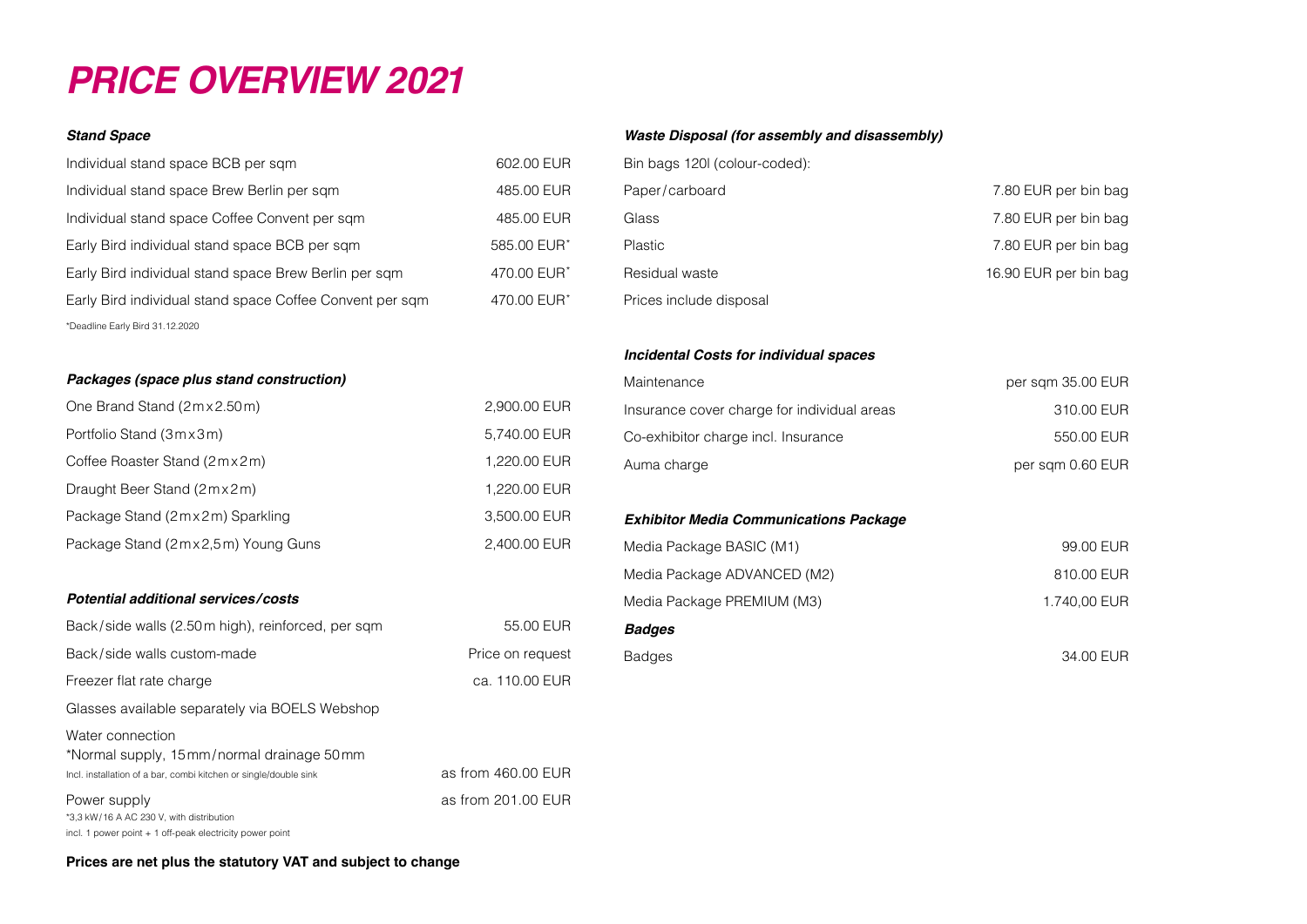# *CONTACT & ADDRESSES INTERNATIONAL*

### *EVENT ORGANIZER*

Reed Exhibitions Deutschland GmbH Völklinger Str. 4 40219 Düsseldorf Telephone +49 211 90191-197 Telefax +49 211 90191-244 [www.barconvent.com](https://www.barconvent.com/en/)

### *SITE OF EVENT*

Exhibition Centre Berlin North Entrance Hammarskjöldplatz 14057 Berlin [www.messe-berlin.de](https://www.messe-berlin.de/en/)

### *SALES*

Anna Lena Grytz Project Manager Sales Telephone +49 211 90191-140 [annalena.grytz@reedexpo.de](mailto:annalena.grytz%40reedexpo.de?subject=)

Thea König Sales Manager Telephone +49 211 90191-197 [thea.koenig@reedexpo.de](mailto:thea.koenig%40reedexpo.de?subject=)

Michaela Giesselmann Sales Manager Telephone +49 211 90191-240 [michaela.giesselmann@reedexpo.de](mailto:michaela.giesselmann%40reedexpo.de?subject=)

# *CONTACTS*

### *ITALY*

Elisa Limatola +39 02 43517089 [Elisa.limatola@reedexpo.it](mailto:Elisa.limatola%40reedexpo.it%20?subject=) 

### *SPAIN & PORTUGAL*

Paz Jarque +34 617 198 997 [paz.jarque@thinkingabroad.com](mailto:paz.jarque%40thinkingabroad.com?subject=)

### *FRANCE*

Helga Quien +33 1 79 71 96 13 [hquein@reed-export.fr](mailto:hquein%40reed-export.fr?subject=)

### *BENELUX*

Nadine Grotendorst +33 1 79 71 93 08 [Ngrotendorst@reed-export.fr](mailto:Ngrotendorst%40reed-export.fr?subject=)

### *GREECE*

Danae Margaritidi +30 694 736 4289 [dmargaritidi@beerbartender.gr](mailto:dmargaritidi%40beerbartender.gr?subject=)

### *UNITED KINGDOM*

Dean Cousins +44 208 910 7155 [dean.cousins@reedexpo.co.uk](mailto:dean.cousins%40reedexpo.co.uk?subject=)

# *LATIN AMERICA*

Stephen Guthartz +1 203 840 5336 [sguthartz@reedexpo.com](mailto:sguthartz%40reedexpo.com?subject=)

### *USA*

Katie Lind +12038405423 [klind@reedexpo.com](mailto:klind%40reedexpo.com%20?subject=) 

*JAPAN*

Ryotaro Kunishige +81 362 612 996 [kunishiger@reedexpo.co.jp](mailto:kunishiger%40reedexpo.co.jp?subject=)

### *EASTERN EUROPE*

Daniel Bart +36 30 185 73 74 [tonycaviar@gmail.com](mailto:tonycaviar%40gmail.com?subject=)

*KOREA* Hayoung Jang

+82 10 3550 0385 [hayoung.jang@reedexhibitions.co.kr](mailto:hayoung.jang%40reedexhibitions.co.kr?subject=)

### *POLAND*

Mateusz Buczek +48 535138138 [kontakt@mateuszbuczek.com.pl](mailto:kontakt%40mateuszbuczek.com.pl?subject=)